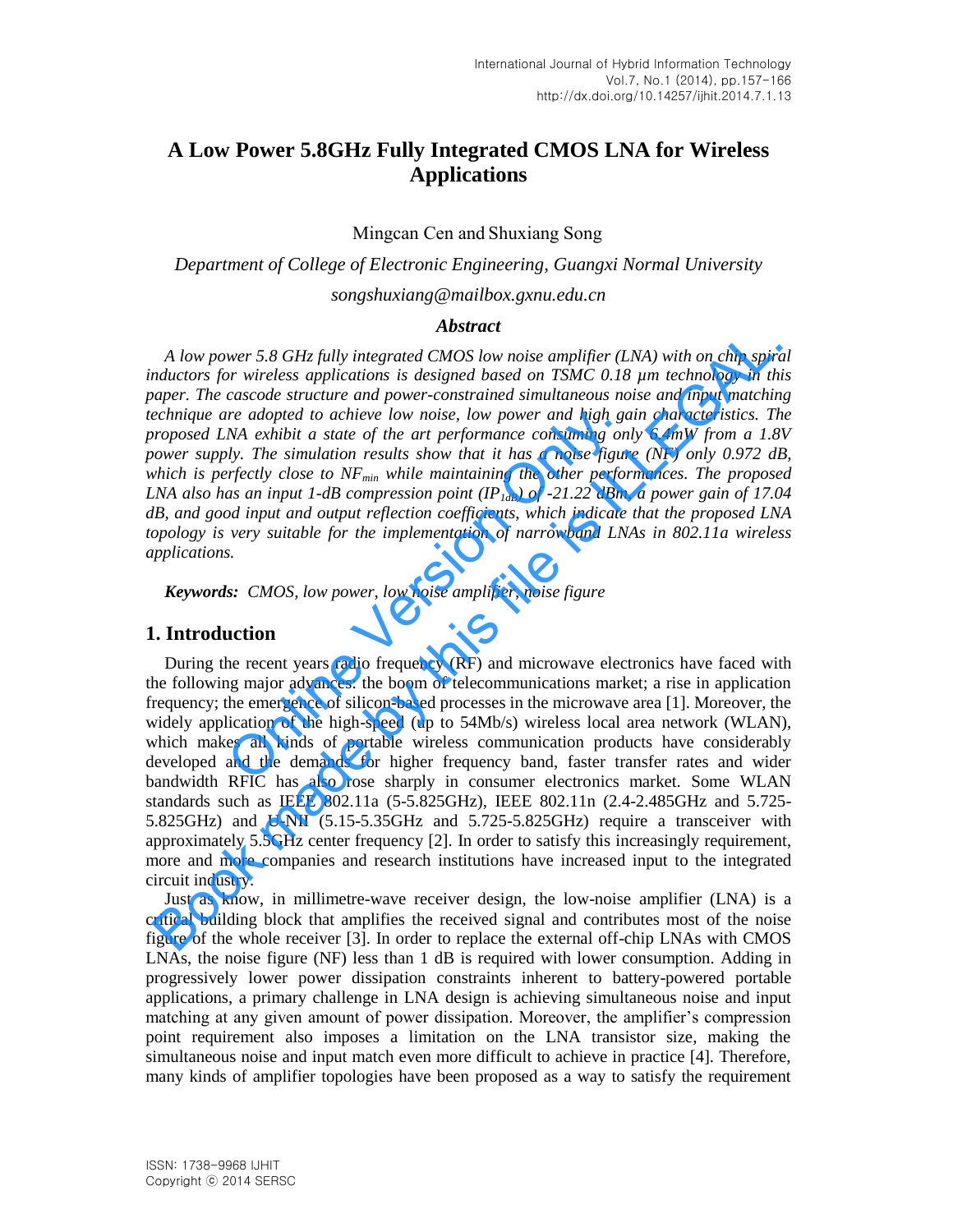International Journal of Hybrid Information Technology Vol.7, No.1 (2014)

for low power dissipation as well as other good performances. In this paper, a 0.18µm CMOS LNA simultaneously achieving input impedance and minimum noise matching, and excellent noise figure has been designed, which is suitable for IEEE 802.11a wireless applications. This paper is structured as follows. In Section 2 is the description about the circuit design and analysis, including the LNA topology, the noise analysis, and the LNA circuit design. Section 3 presents the simulation results and discussion, which following by the conclusion about the achievement and results.

### **2. Circuit Design and Analysis**

### **2.1. Topology**

Figure 1(a) shows the traditional cascode structure with the inductive source degeneration. Its small signal equivalent circuit for impedance calculation is shown in Figure 1(b).



**Figure 1. (a) The Cascode LNA With Inductive Degeneration; (b) Small Signal Equivalent Circuit of Figure 1(a)** 

A capacitor  $C_{\text{ex}}$  is connected between gate and source of the input transistors M1 to achieve noise and input impedance match simultaneously [3]. This well-know structure is widely used due to its high gain and the increase in the output impedance, as well as better isolation between the input and output ports. The input impedance of this LNA can be equal to (1), in which the gate resistance and the total parasitic capacitances except gate-source capacitances are neglected to simplify the analysis.

$$
Z_{in} = j\omega(L_{g} + L_{s}) + \frac{1}{j\omega(C_{gs1} + C_{ex})} + \frac{g_{m1}}{C_{gs1} + C_{ex}}L_{s}
$$
(1)

Where  $C_{gs1}$  and  $g_{m1}$  are the intrinsic gate-to-source capacitor and the transconductance of M1, respectively. When the input impedance matching network composed by  $L_{g}$ ,  $L_{s}$  and  $C_{\text{ex}}$  resonating at the operating frequency, the imaginary part of  $Z_{\text{in}}$  is eliminated. The impedance becomes a pure real part and only relevant to  $L_s$  and  $C_{ex}$ , Therefore, by adjusting  $L<sub>s</sub>$  and  $C<sub>ex</sub>$  can easily realize to real 50  $\Omega$  resistance at the input of the LNA.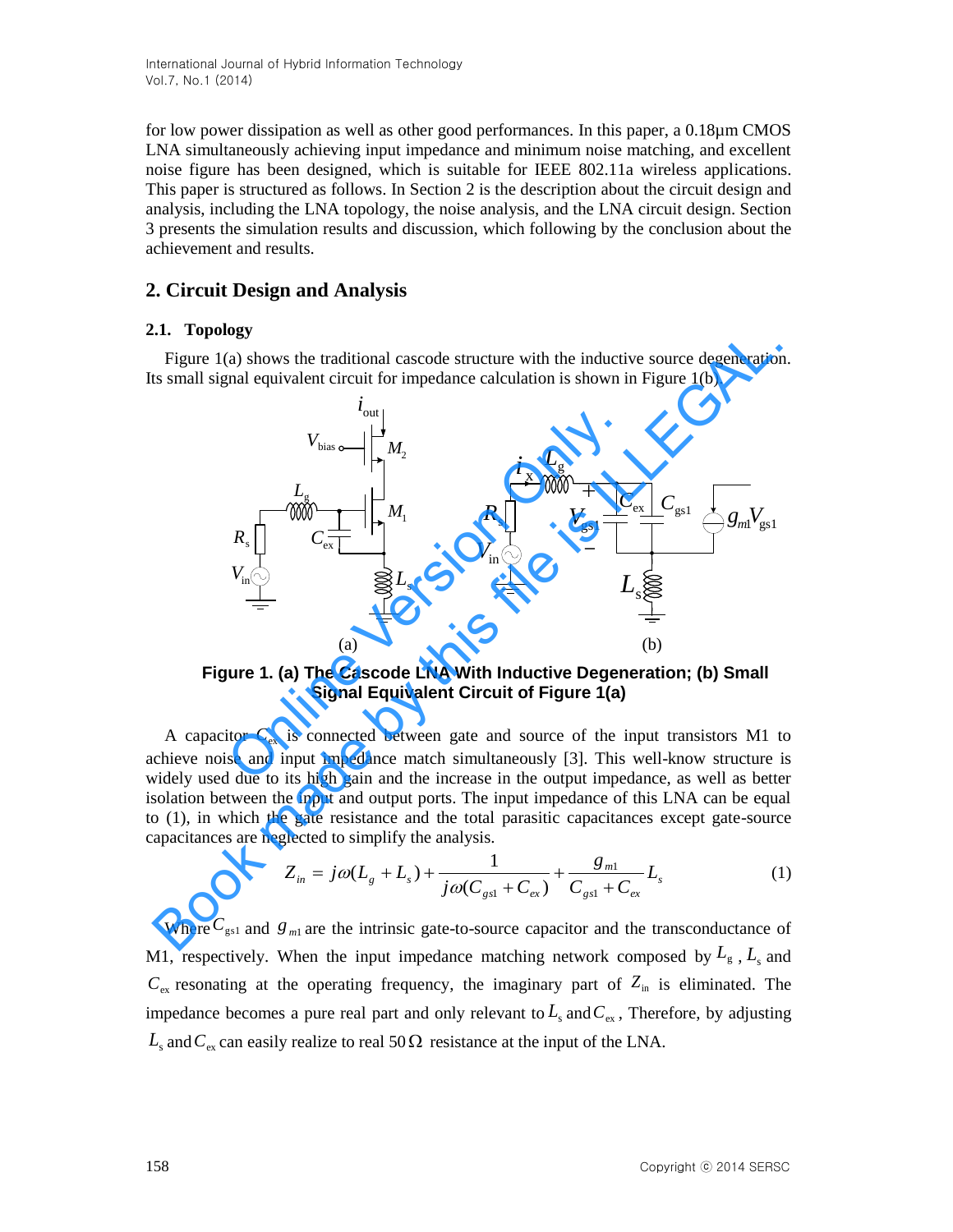#### **2.2 Noise analysis**



**Figure 2. The Small Signal Noise Equivalent Circuit of the Input Stage** 

Figure 2 is the simplified small signal noise equivalent circuit. Because the derivation of the complete noise figure equation (taking into the effect of all existing parasitic effects in the circuit) would be quite cumbersome, and the obtained results would not give an insight into how to choose design parameters such as the width and the biasing of the transistors. Therefore, if the noise contribution from the cascode stage is ignored, the noise factor of the cascode LNA becomes [5-6]. increase the interest of an existing<br>
and be quite cumbersome, and the obtained results would if<br>
the noise contribution from the cascode stage is ignored,<br>
A becomes [5-6].<br>  $F = 1 + \frac{R_g}{R_s} + \frac{\gamma}{\alpha} \chi g_m R_s (\frac{\omega_0}{\omega_T})^2$ <br> **Figure 2. The Small Signal Noise Equivalent Circuit of the Input Stage**<br>
Figure 2 is the simplified small signal noise equivalent circuit. Because the derivation complete noise figure equation (taking into the effect of

$$
F = 1 + \frac{R_g}{R_s} + \frac{\gamma}{\alpha} \chi g_m R_s \left(\frac{\omega_0}{\omega_T}\right)^2 \tag{2}
$$

$$
\chi = 1 + 2|c|Q_{in}\sqrt{\frac{\alpha^2 \delta_{\text{eff}}}{5\gamma}} + \frac{\alpha^2 \delta_{\text{eff}}}{5\gamma}(1 + Q_{in}^2)
$$
 (3)

$$
Q_{in} = \frac{1}{\omega_0 (c_{gs1} + c_{ex}) R_s}
$$
 (4)

Where  $R_s$  is the input voltage source resistance,  $R_g$  is the gate resistance of M1,  $\omega_0$  is the operating frequency,  $\alpha$ ,  $\delta_{\text{eff}}$  and  $\gamma$  are bias-dependant parameters. The inductive source degeneration is employed to make  $Z_{\text{in}}^*$  (where  $Z_{\text{in}}^*$  is the complex conjugate of the amplifier input impedance  $Z_{\text{in}}$  ) close to  $Z_{\text{opt}}$ , as derived in Equation (5).

$$
Z_{opt} = \frac{\alpha \sqrt{\frac{\delta_{\text{eff}}}{5\gamma (1-|c|^2)}} + j(\frac{c_t}{c_{gs}} + \alpha |c| \sqrt{\frac{\delta_{\text{eff}}}{5\gamma}})}{\alpha c_{gs} \sqrt{\frac{\alpha^2 \delta_{\text{eff}}}{5\gamma (1-|c|^2)} + (\frac{c_t}{c_{gs}} + \alpha |c| \sqrt{\frac{\delta_{\text{eff}}}{5\gamma}})^2} - sL_s}
$$
(5)

Where  $Z_{opt}$  is the optimum noise impedance. Note that in equation 2 the second term shows the noise due to the gate resistance, which can be minimized by careful layout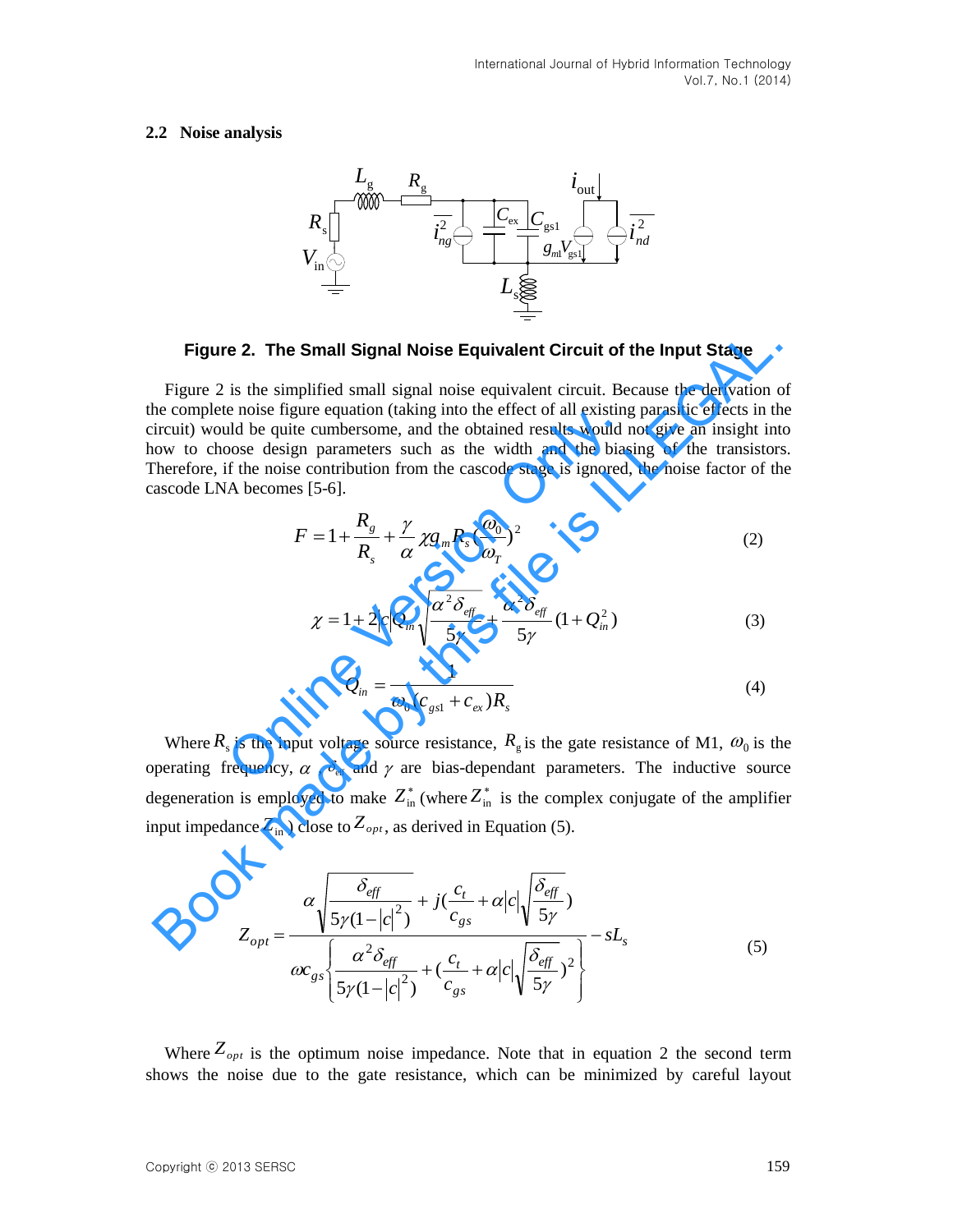techniques. By increasing the number of fingers in the layout design we can effectively reduce this resistance. Therefore, the only term which is of our concern should be optimized is the third one. Based on the methodology in [3], simultaneous input impedance and noise matching at 5.8GHz frequency are achieved by appropriately selecting the values of  $L_{g}$ ,  $C_{ex}$ , *L*s , the size and bias of the input transistor M1. [Nevertheless,](app:ds:nevertheless) to reach simultaneously noise and power exactly matching at power constrained condition is a very difficult job in practice. Because that the LNA design involves trade-offs between noise-figure, gain, power dissipation, input matching, and harmonic content in the output signal. In this circuit, the capacitor  $C_{\text{ex}}$  is a key component, which has a great effect on NF and the available power gain of the LNA. Too much  $C_{\text{ex}}$  will lead to the deterioration of noise and gain due to the degradation of the cutoff frequency of the composite transistor  $(f_T \approx g_{m1}/(c_{gs} + c_{ex}))$ . The relationship between the different capacitance  $C_{\text{ex}}$  and NF and gain are shown in Figure 3 and Figure 4, respectively. It can be seen that the value of  $C_{\text{ex}}$  has a great influence on the NF and power gain.



Figure 3. The Relationship Between the Capacitance  $C_{e\mathrm{x}}$  and the Gain  $S_{\mathrm{21}}$ 



**Figure 4. The Relationship Between the Capacitance** *Cex* **and the Noise** *NF*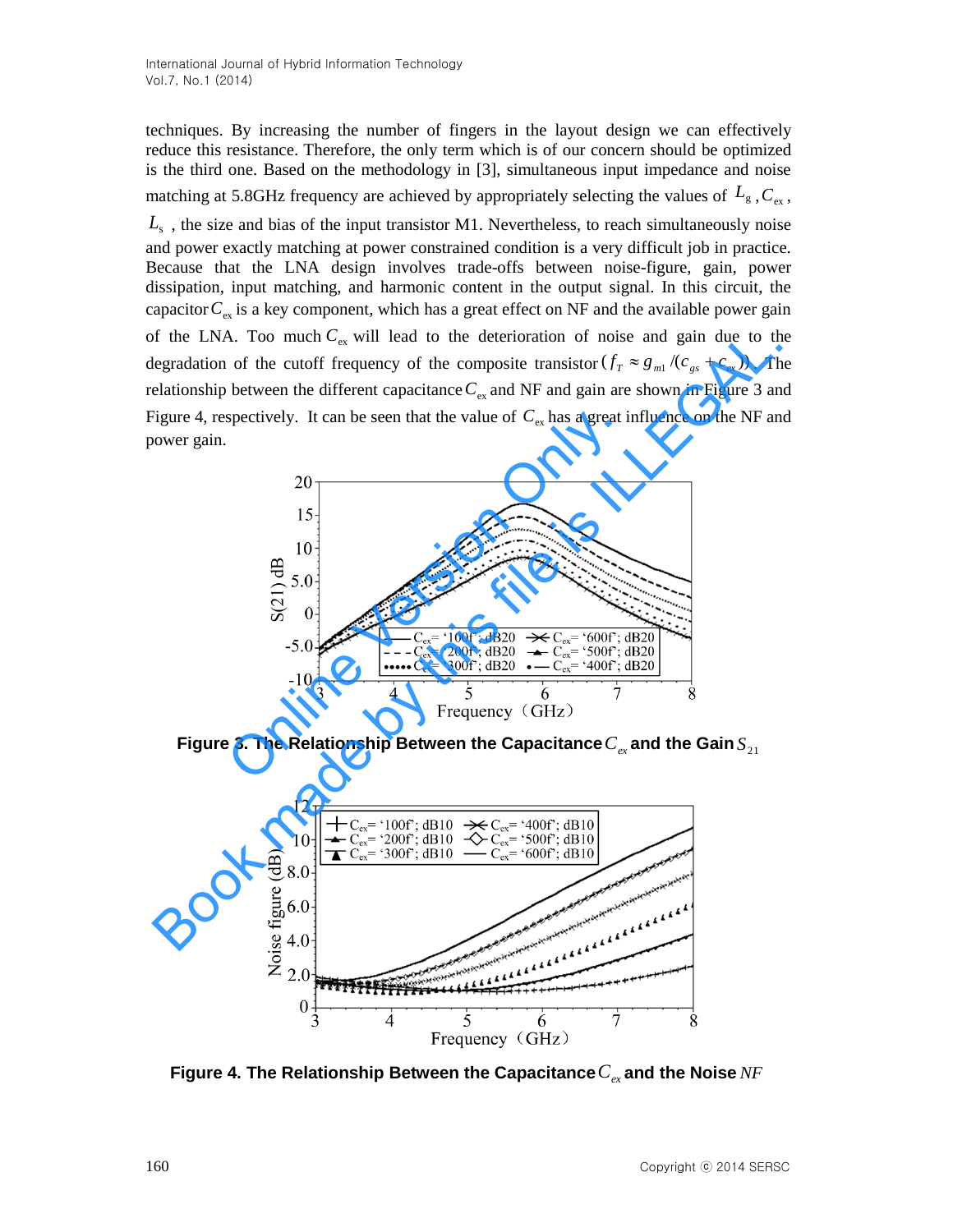#### **2.3 The LNA circuit design**

Based on the traditional cascode structure as analysis above, we propose the LNA schematic as shown in Figure 5.



**Figure 5. Complete Schematic of the LNA** 

In this circuit, transistors M1 and M3 form a cascade topology to provide better reverse isolation and reduce the Miller effect. The inductance  $L<sub>1</sub>$  and capacitance  $C<sub>4</sub>$  are inserted between the cascade transistor M1 and M2 for inter-stage matching to improve the LNA gain and noise performance. The inductances  $L_s$ ,  $L_g$  and the additional capacitance  $C_{ex}$  consist of the input matching network of this LNA to match the signal source impedance (50  $\Omega$ ) at the operating frequency. Their sizes depend on the input transistor size. When selecting the input transistor's size, a major design tradeoff is that the current density required for minimum noise figure [13]. In order to obtain the best noise performance, the optimum width of the input transistors (M1, M3) was chosen here according to [13], where the noise figure was optimized under power constrain. Figure 5. Complete Schematic of the LNA<br>
incuit, transistors M1 and M3 form a cascade topology to<br>
deretic different in a cascade topology to<br>
deretic metallier effect. The inductance  $L_1$  and capa<br>
cascade transistor M1  $M_{3}$   $R_{F_{ik}}$   $\begin{array}{c}\nM_{3} \\
\hline\n\end{array}$   $R_{F_{ik}}$   $\begin{array}{c}\n\downarrow \\
\hline\n\end{array}$   $R_{F_{ik}}$   $\begin{array}{c}\n\downarrow \\
\hline\n\end{array}$   $R_{F_{ik}}$   $\begin{array}{c}\n\downarrow \\
\hline\n\end{array}$   $\begin{array}{c}\n\downarrow \\
\hline\n\end{array}$   $R_{i}$   $\begin{array}{c}\n\downarrow \\
\hline\n\end{array}$   $\begin{array}{c}\n\downarrow \\
\hline\n\end{array}$   $\$ 

$$
W_{opt} \cong \frac{1}{3\omega LC_{ox}R_s}
$$
 (6)

Where  $\omega$ , L,  $C_{ox}$  and  $R_s$  are the operating frequency, the length of the input transistors, the gate capacitance per area and the source resistance, respectively. According to [12], once those devices size are determined, the optimum impedance needed to be matched to the optimal noise matching is also determined. Transistors M3, M4 are used to bias the LNA by mirroring the reference current to the transistor M1. The value of the bias resistant  $R_{bias}$  is about  $2\nu 4$  k $\Omega$ , which can avoid the signal path disturbed by the biasing circuit and mitigate the effect of gate-source capacitance of the transistor M3.

### **3. Simulation Results and Discussions**

The LNA has been implemented in a TSMC 0.18-µm RF process. The lengths of all the transistors adopt the minimum channel length 0.18µm to obtain a higher cutoff frequency. The main component parameters of the LNA are listed as follows: the overdrive voltage of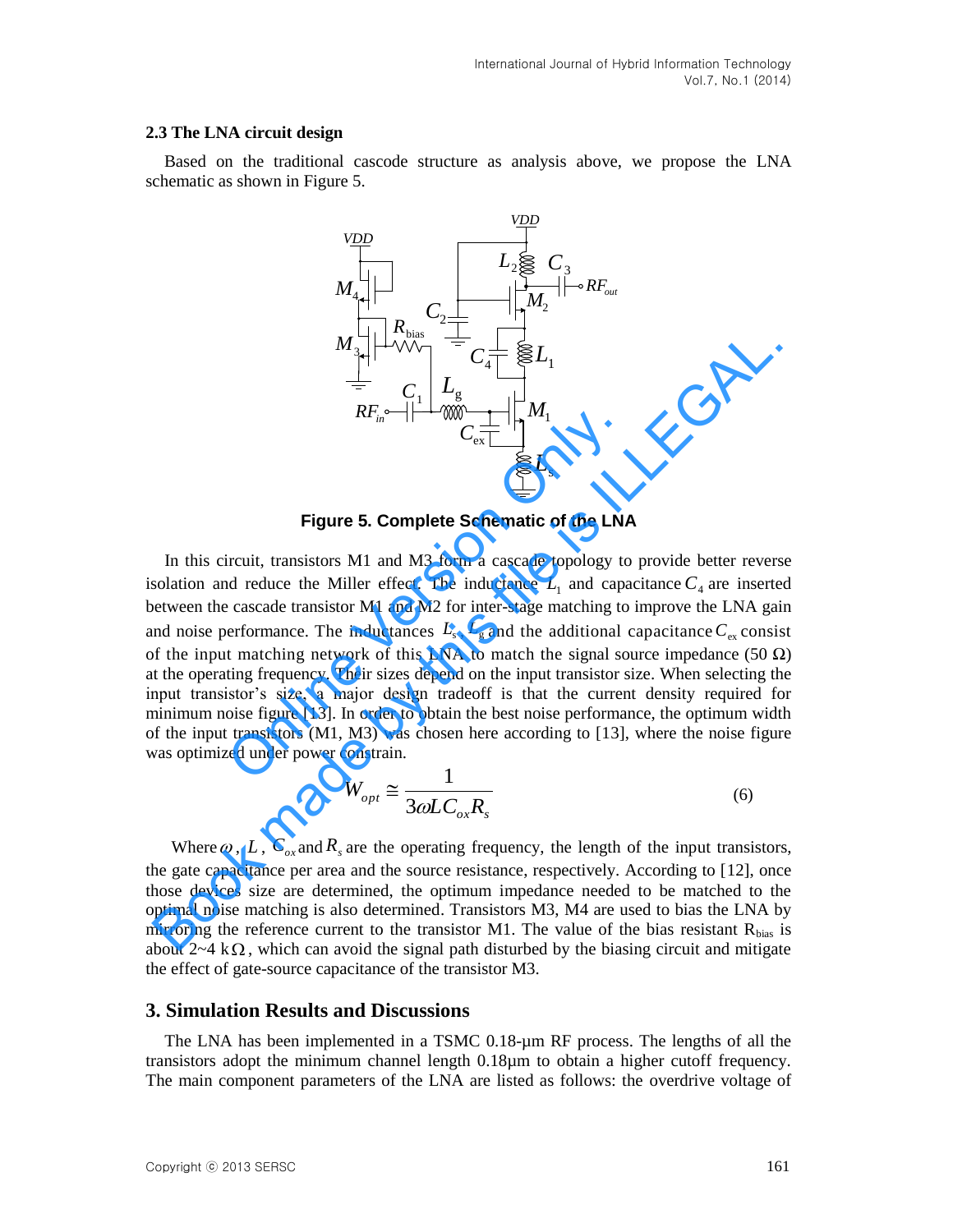M1 is 81mV, the gate-width of M1 and M2 are 134.9 µm. The designed LNA including the bias circuit draw only 3.56 mA current from power supply of 1.8 V. Therefore, the overall DC power consumption is 6.4 mW. This is relatively low for a 5.8 GHz CMOS LNA with a power gain greater than 17.04 dB.



**Figure 6. Simulated S-parameters of the LNA** 

Figure 6 presents the simulation results of the scattering parameters of the LNA. In the operating frequency of 5.8 GHz, a power gain  $S_{21}$  of 17.04 dB is achieved and remains above 16 dB over the band 5.5-6 GHz. The input return and output return losses ( $S_{11}$ ,  $S_{22}$ ) of the LNA are -17.46 dB and -22.4 dB at 5.8 GHz, respectively. This illustrates that the LNA circuit has exhibited a good input and output matching at the operating band. Due to the utilizing cascade structure, the propose LNA circuit also achieves a good reverse isolation lower than -28.3 dB over the band from 3-8 GHz.  $-60\frac{1}{3}$ <br>  $-70\frac{1}{3}$ <br>  $-70\frac{1}{3}$ <br>  $-70\frac{1}{3}$ <br>  $+70\frac{1}{3}$ <br>  $+70\frac{1}{3}$ <br>  $+70\frac{1}{3}$ <br>  $+70\frac{1}{3}$ <br>  $+70\frac{1}{3}$ <br>
Figure 6. Simulated S-parameters of the LN<br>
presents the simulation results of the scattering p



**Figure 7. The Simulation of Noise Figure** 

Figure 7 presents the noise simulation result of the proposed LNA. It can be seen that the noise figure is 0.9719 dB at the central frequency 5.8 GHz, and with a NF ripple of  $\pm$  0.01 dB in the frequency range of 5.25-5.825 GHz, which is excellent compared to recently reported designs. Note that, the NF of the LNA coincides with  $NF_{min} = 0.9506$  dB very well at the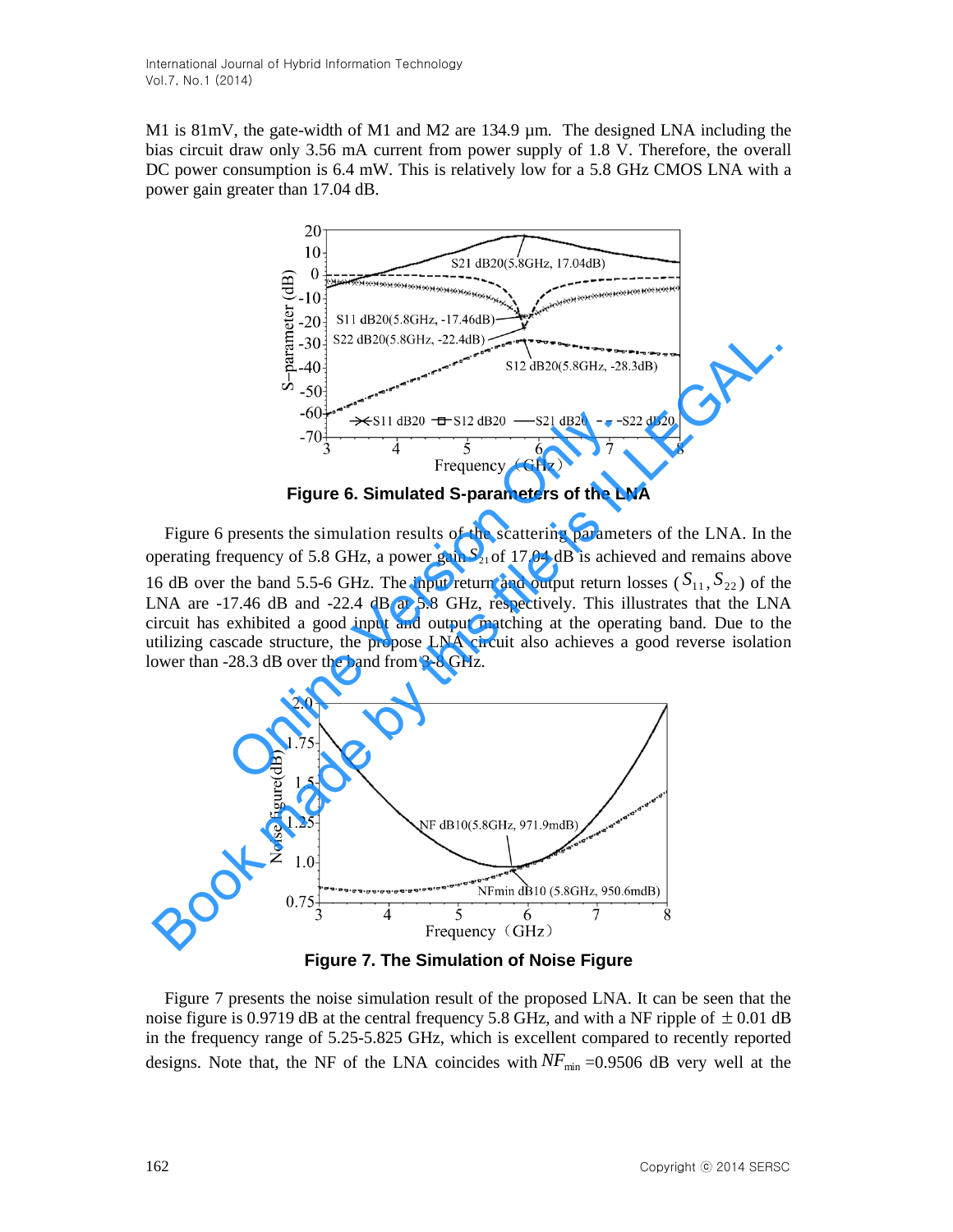frequency of 5.8 GHz. The result illustrates that the noise performance is better than most previous CMOS LNAs.

Figure 8 shows the simulation result of the input 1-dB compression point  $(\mathbb{P}_{1\text{dB}})$ . An input sinusoidal signal with a frequency of 5.8 GHz is used. It can be seen that the value of  $IP_{1dB}$  is about -21.22 dBm.



**Figure 8. The Simulation Result of the Input 1-dB Compression Point** 

In order to remain stable for all source impedance at all frequencies and avoid oscillate at any frequency, the LNA circuit must be satisfy the unconditionally stable. It has been shown that stability factor Kf>1 (or Bf>0) alone is necessary and sufficient for a circuit to be unconditionally stable [7]. Figure 9 shows the simulated stability factors Kf and Bf versus frequency characteristics of the LNA. According to the Rollett stability criteria for unconditional stability, defined as [11] <sup>130</sup><br>
<sup>130</sup><br>
<sup>140</sup><br>
<sup>140</sup><br>
<sup>150</sup><br>
<sup>160</sup><br>
<sup>160</sup><br>
<sup>160</sup><br>
<sup>160</sup><br>
<sup>160</sup><br>
<sup>160</sup><br>
<sup>160</sup><br>
<sup>160</sup><br>
<sup>160</sup><br>
<sup>160</sup><br>
<sup>160</sup><br>
<sup>160</sup><br>
<sup>160</sup><br>
<sup>160</sup><br>
<sup>160</sup><br>
<sup>160</sup><br>
<sup>160</sup><br>
<sup>160</sup><br>
<br> **160**<br>
<br> **160**<br>
<br> **160**<br> **160**<br> **160**<br> **160**<br> **160**<br> **160** 

$$
K = \frac{1 - |S_{11}|^2 - |S_{22}|^2 + |S_{11}S_{22} - S_{12}S_{21}|^2}{2|S_{12}||S_{21}|} > 1
$$
 (7)

the LNA satisfies the unconditional stability requirement over a range of 3–8 GHz. It means that the LNA will not oscillate with any combination of source and load impedances.



**Figure 9. Simulation Result of the LNA Stability**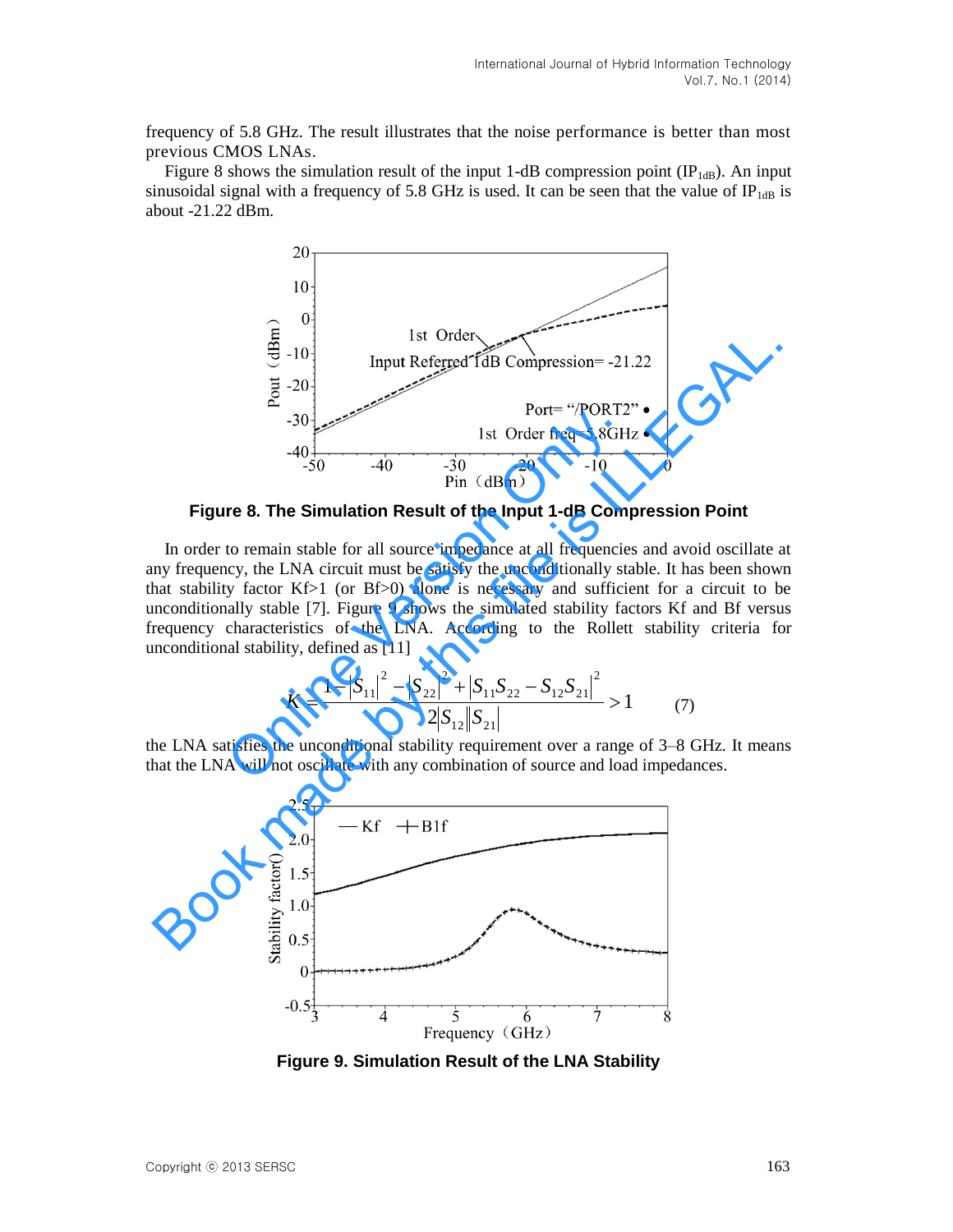International Journal of Hybrid Information Technology Vol.7, No.1 (2014)

Table 1 summarizes the performance of the proposed CMOS LNA compared to the recently reported literatures. As can be seen from table1, the proposed LNA achieves a lower noise figure, a higher voltage gain and a smaller power dissipation compared to prior techniques listed. These results demonstrate that the proposed LNA is suitable for IEEE 802.11a, 802.11n wireless applications [14-15].

|                                                                                                                                                                                                                                                                                                                                                                                                                                                                              | Reference                                                                                                                                                                                                                                                                                                              | <b>Technology</b> | Freq(GHz) | NF(dB) | Pdc(mW) | S21(dB) | S11(dB)   | S22(dB)           |  |
|------------------------------------------------------------------------------------------------------------------------------------------------------------------------------------------------------------------------------------------------------------------------------------------------------------------------------------------------------------------------------------------------------------------------------------------------------------------------------|------------------------------------------------------------------------------------------------------------------------------------------------------------------------------------------------------------------------------------------------------------------------------------------------------------------------|-------------------|-----------|--------|---------|---------|-----------|-------------------|--|
|                                                                                                                                                                                                                                                                                                                                                                                                                                                                              | $[1]$                                                                                                                                                                                                                                                                                                                  | 0.35µm BiCMOS     | 5.8       | 3.0    | 3.8     | 12.1    | $-20.7$   | $-9$              |  |
|                                                                                                                                                                                                                                                                                                                                                                                                                                                                              | $[2]$                                                                                                                                                                                                                                                                                                                  | 0.18µm CMOS       | 5.5       | 3.12   | 3.0     | 20.63   | $-29.5$   | $-25$             |  |
|                                                                                                                                                                                                                                                                                                                                                                                                                                                                              | $[4]$                                                                                                                                                                                                                                                                                                                  | $0.18 \mu m$ SOI  | 5.0       | 0.95   | 12.0    | 11.0    | $-33$     | $\qquad \qquad -$ |  |
|                                                                                                                                                                                                                                                                                                                                                                                                                                                                              | [8]                                                                                                                                                                                                                                                                                                                    | $0.25 \mu m$ CMOS | 5.745     | 5.48   | 6.12    | 24.6    | $-17.3$   | $-5.3$            |  |
|                                                                                                                                                                                                                                                                                                                                                                                                                                                                              | [9]                                                                                                                                                                                                                                                                                                                    | 0.18µm CMOS       | 5.8       | 2.0    | 16.0    | 14.1    | $<-10$    | $-11$             |  |
|                                                                                                                                                                                                                                                                                                                                                                                                                                                                              | $[10]$                                                                                                                                                                                                                                                                                                                 | 0.18µm BiCMOS     | 5.8       | 2.0    | 32.4    | 18.8    | $\le -10$ | $\leftarrow 10$   |  |
|                                                                                                                                                                                                                                                                                                                                                                                                                                                                              | This work                                                                                                                                                                                                                                                                                                              | $0.18 \mu m$ CMOS | 5.8       | 0.97   | 6.4     | 17.04   | $-17.5$   | $-22.4$           |  |
| ligher power gain, better reverse isolation and reduces miller effect. Simulation results have<br>hown that the proposed LNA circuit consumes only 6.4 mW from a 1.8V supply voltag<br>while achieving a power gain of 17.04 dB, a excellent noise figure 0.972 dB at the operatin<br>requency 5.8 GHz. Considering the performance achieved, the proposed technique<br>lemonstrate to be very suitable for the implementation of narrowband LNAs in wireles<br>pplications. |                                                                                                                                                                                                                                                                                                                        |                   |           |        |         |         |           |                   |  |
| <b>Acknowledgements</b>                                                                                                                                                                                                                                                                                                                                                                                                                                                      |                                                                                                                                                                                                                                                                                                                        |                   |           |        |         |         |           |                   |  |
| This work was supported by the National Natural Science Foundation of China with project number<br>$\sqrt{0.61061006}$ .                                                                                                                                                                                                                                                                                                                                                     |                                                                                                                                                                                                                                                                                                                        |                   |           |        |         |         |           |                   |  |
| References                                                                                                                                                                                                                                                                                                                                                                                                                                                                   |                                                                                                                                                                                                                                                                                                                        |                   |           |        |         |         |           |                   |  |
|                                                                                                                                                                                                                                                                                                                                                                                                                                                                              | 1] M. Pourakbar, P. Langari, M. Dousti, F. Temcamani, B. Dracressoniere and J. L. Gautier, "A 1.2-V Single<br>Stage, SiGe BiCMOS Low-Noise Amplifier at 5.8GHz for Wireless Applications", Proceedings of the 3r<br>International Conference on Information and Communicaiton Technologies: From Theory to Application |                   |           |        |         |         |           |                   |  |

**Table 1. Comparison Between This Work and Other Reported Literatures.** 

# **4. Conclusion**

# **Acknowledgements**

# **References**

- [1] M. Pourakbar, P. Langari, M. Dousti, F. Temcamani, B. Dracressoniere and J. L. Gautier, "A 1.2-V Single-Stage, SiGe BiCMOS Low-Noise Amplifier at 5.8GHz for Wireless Applications", Proceedings of the [3rd](http://ieeexplore.ieee.org/xpl/mostRecentIssue.jsp?punumber=4520396)  International Conference on Information and Communicaiton Technologies: From Theory to Applications, Damascus, Syria, **(2008)**, April 7–11.
- [2] S. Toofan, A. Abrishamifar, A. Rahmati, M. Graziano, G.R. Lahiji and S.A. Moniri, "A 5.5-GHz 3mW LNA and Inductive degenerative CMOS LNA noise figure calculation", Proceedings of International Conference on Microelectronics, Sharjah, UAE, **(2008)** December 14–17.
- [3] Z. Bo, X. Yong-Zhong, W. Lei, H. Sangming and L. Le-Wei, "Gain-enhanced 132–160 GHz low-noise amplifier using 0.13 mm SiGe BiCMOS", J. Electron. Lett. vol. 48, no. 5, **(2012**), pp. 257–259.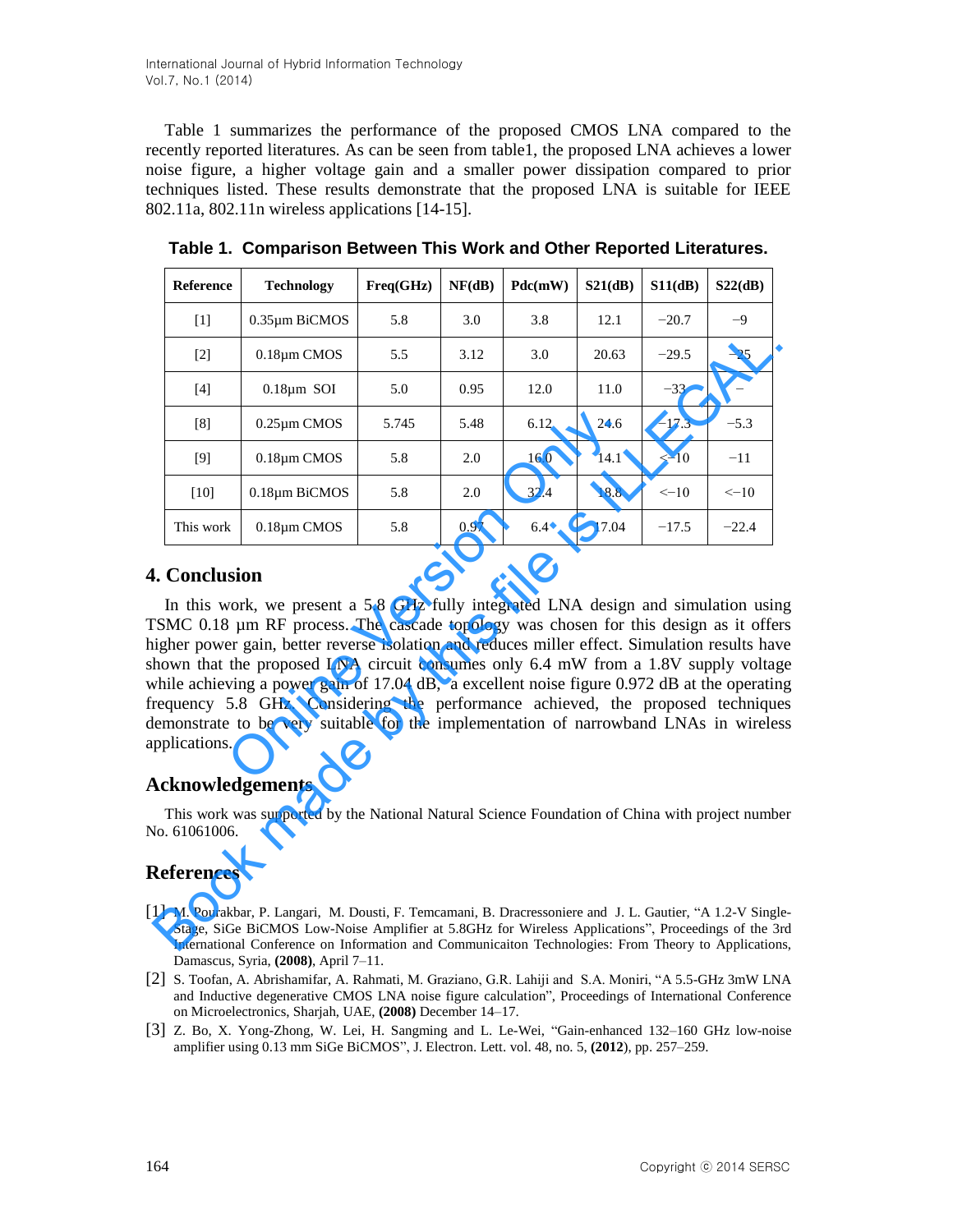- [4] M. J. Mcpartlin, C. Masse and W. Vaillancourt, "A 5 GHz 0.95 dB NF Highly Linear Cascode Floating-Body LNA in 180 nm SOI CMOS Technology", J. Microw. Wireless Compon. Lett., vol. 22, no. 4, (**2012**), pp. 200–202.
- [5] P. Andreani and H. Sjöland, "Noise optimization of an inductively degenerated CMOS low noise amplifier", J. IEEE Trans. Circuits Syst. II, Analog Digit. Signal Process, vol. 48, no. 9, (**2001**), pp. 835–841.
- [6] L. Che-Hong and C. Huey-Ru, "A 5.7-GHz 0.18-µm CMOS gain-controlled differential LNA with current reuse for WLAN receiver", J. IEEE Microw. Wireless Compon. Lett,, vol. 22, no. 12, (**2003**), pp. 521-530**.**
- [7] F. Xiaohua, Z. Heng and E. Sanchez-Sinencio, "A noise reduction and linearity improvement technique for a differential cascode LNA", J. Solid-State Circuits, vol. 43, no. 3, (**2008**), pp. 588–599.
- [8] M. K. Salama and A. M. Soliman, "0.7V, 5.745GHz CMOS RF low noise amplifier for IEEE 802.11a wireless LAN", J. Electronics and Communications, vol. 4, no. 4, (**2010**), pp. 29–35.
- [9] Z. Siheng, G. Chao, F. Kun, Z. Jingjing, S. Houjun and L. Xin, "A 5.8 GHz CMOS low noise amplifier for Electronic Toll Collection System", Proceedings of International Conference on Microwave and Millimeter Wave Technology, Shenzhen , China, **(2012)**, May 5–8.
- [10] V. Subramanian, M. Krcmar, M. J. Deen and G. Boeck, "A 6 GHz fully integrated SiGe LNA with simplified matching circuitries", Proceedings of European Conference on Wireless Technology, Amsterdam, Netherland, **(2008)**, Octorbor 27–28.
- [11] E. A. Sobhy, A. A. Helmy, S. Hoyos, K. Entesari and E. Sanchez-Sinencio, "A 2.8-mW Sub-2-dB Noise-Figure Inductorless wideband CMOS LNA Employing Multiple Feedback", J. IEEE Trans. Microw. Theory Techn., vol. 59, no. 12, **(2011**), pp. 3154–3161.
- [12] T. K. Nguyen, C. H. Kim, G. J. Ihm, M. S. Yang and S. G. Leem, "CMOS low-Noise Amplifier Design Optimization Techniques", J. IEEE Trans. Microw. Theory Techn,, vol. 52, no. 5, (**2004**), pp. 1433–1442.
- [13] D. K. Shaeffer and T. H. Lee, "Corrections to A 1.5-V, 1.5-GHz CMOS Low Noise Amplifier," IEEE J. Solid-State Circuit, vol. 40, no. 6, (**2005**), pp. 1397–1398.
- [14] A. Tudzarov and T. Janevski, "Functional Architecture for 5G Mobile Networks", International Journal of Advanced Science and Technology, vol. 32, (**2011**), pp. 65–78.
- [15] K. Jakimoski and T. Janevski, "Vertical Handover Decision Algorithm from WiMAX to WLAN based on the Mobile Node's Speed and the Session's Priority", International Journal of Advanced Science and Technology, vol. 49, (**2012**), pp. 1–14.

### **Authors**

analog circuit design for wireless application.



He received the B.S. degree in microelectronics from the Guilin University of Electronic Technology in 2007, Guilin of China. He is currently working towards the M.S. degree from Department of College of Electronic Engineering, Guangxi Normal University, Guilin of China. His research interests are in the areas of RF-communication circuits, and Mingcan Centary, Martin B.S. degree in microelectron (Surtenly, or Julian C. S. Helmy, S. Hoyos, K. Entesari and E. Sanchez-Sinencio, "<br>
ductorless wideband CMOS LNA Employing Multiple Feedback", J. Ilol. 59, no. 12, (2011 Flerenco Collection Systems, The meaning Conference on Microwave and Millimet<br>
Weve Technology, Shenzhen, China, (2012). May 5-8.<br>
10) V. Subturnamia, M. Kremant, O. Deen and G. Book, "A 6 GHz fully integrated SGC EIXA wit



#### **Shuxiang Song**

**Mingcan Cen**

He received the B.S degree in computer engineering at National University of Defense, Changsha of China and the M.S. degree in microelectronics Guilin Institue of Electronic Technology, Guilin of China and Ph.D. degrees in microelectronics at Huazhong University of Science and Technology, Wuhan of China. He is now a Professor with the College of Electronic Engineering, Guangxi Normal University and a master director of integrated circuit design, VLSI, and Microelectronics at Guangxi Normal University. His research interests include high speed CMOS A/D converters, VLSI technology, LNA design, Analog Integrated Filter Circuits.